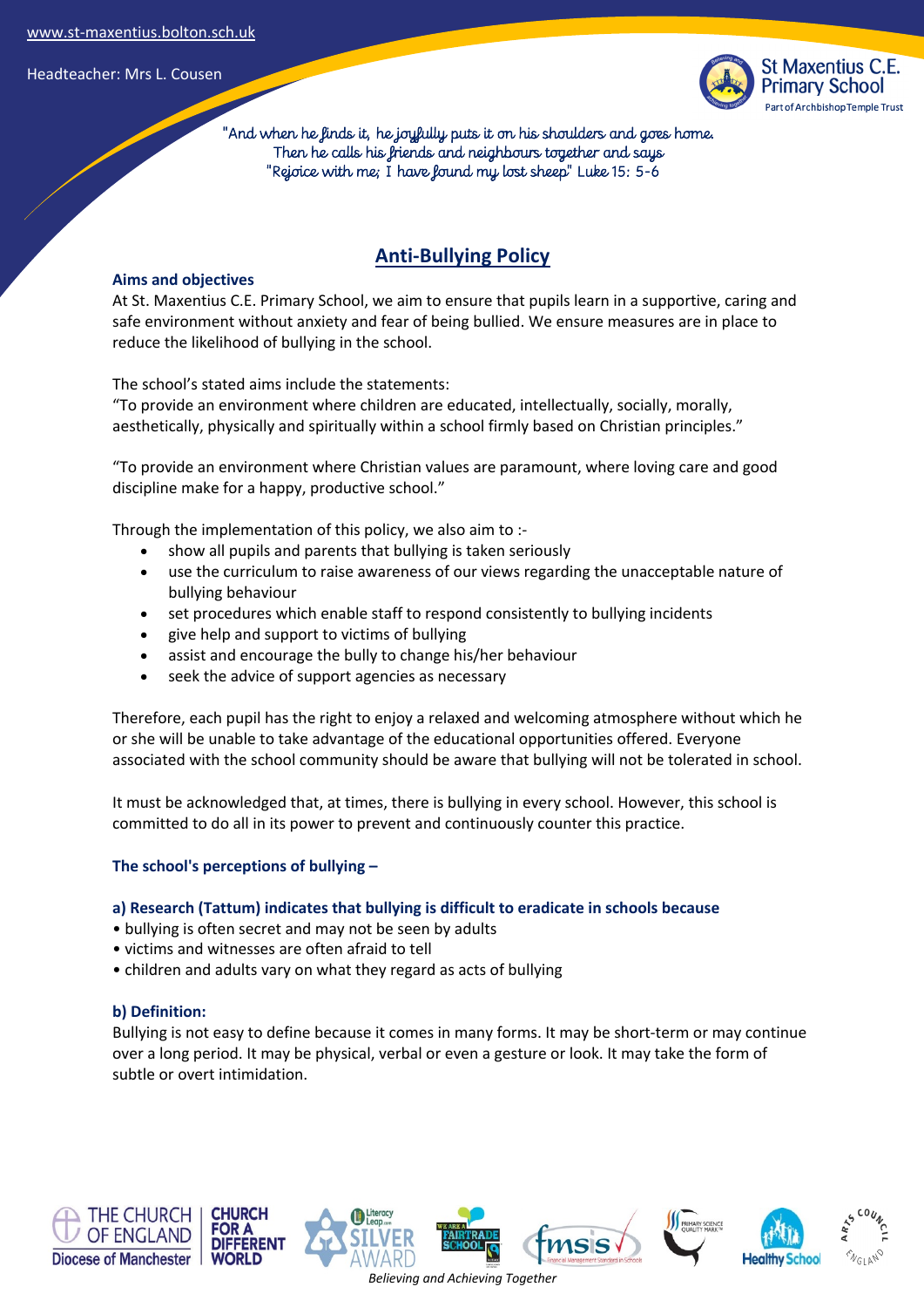

 "And when he finds it, he joyfully puts it on his shoulders and goes home. Then he calls his friends and neighbours together and says "Rejoice with me; I have found my lost sheep" Luke 15: 5-6

Definitions of bullying include

- the desire to hurt or frighten someone or putting them into a stressful situation.
- bullies know what they are doing and in many cases they plan their actions.
- bullying takes many forms including name-calling, teasing, punching, intimidation, sexual harassment, sexual violence, peer on peer abuse and honour-based violence, homophobic behaviour.
- at its worst, bullying focuses on vulnerable children who are regarded as being different.

Our working definition is: *"any form of abuse with harmful intent which persists for any length of time and lowers the self-esteem of the victim."*

### **c) the bully may be a child who**

- is aggressive towards others has little empathy with their victims enjoys violence and aggression in general
- is often easily provoked
- may be copying behaviour seen at home
- one who conspires with others and leads others to hurt or abuse

### **d) the bully's motivation may be**

- the power to get their own way
- the pleasure gained from other people's humiliation
- to raise their own status

### **e) the victim may be a child who**

- is different to other children in appearance, beliefs, attitudes or attainment (high or low)
- is often more anxious and insecure than other children
- is often sensitive and quiet
- is likely to be physically weaker than others
- will not usually retaliate if insulted
- is new to the class.
- suffers from low self-esteem, excessive anxiety etc.
- responds in an entertaining way (e.g. tantrums or loss of control).

As with the bullies, stereotypes may be misleading. It is difficult to judge in advance who might be vulnerable. To the adult eye, some victims seem no different from other children. The difference may be a notional one to justify the bullying, to claim that bullying is somehow deserved or selfinflicted.













*Believing and Achieving Together*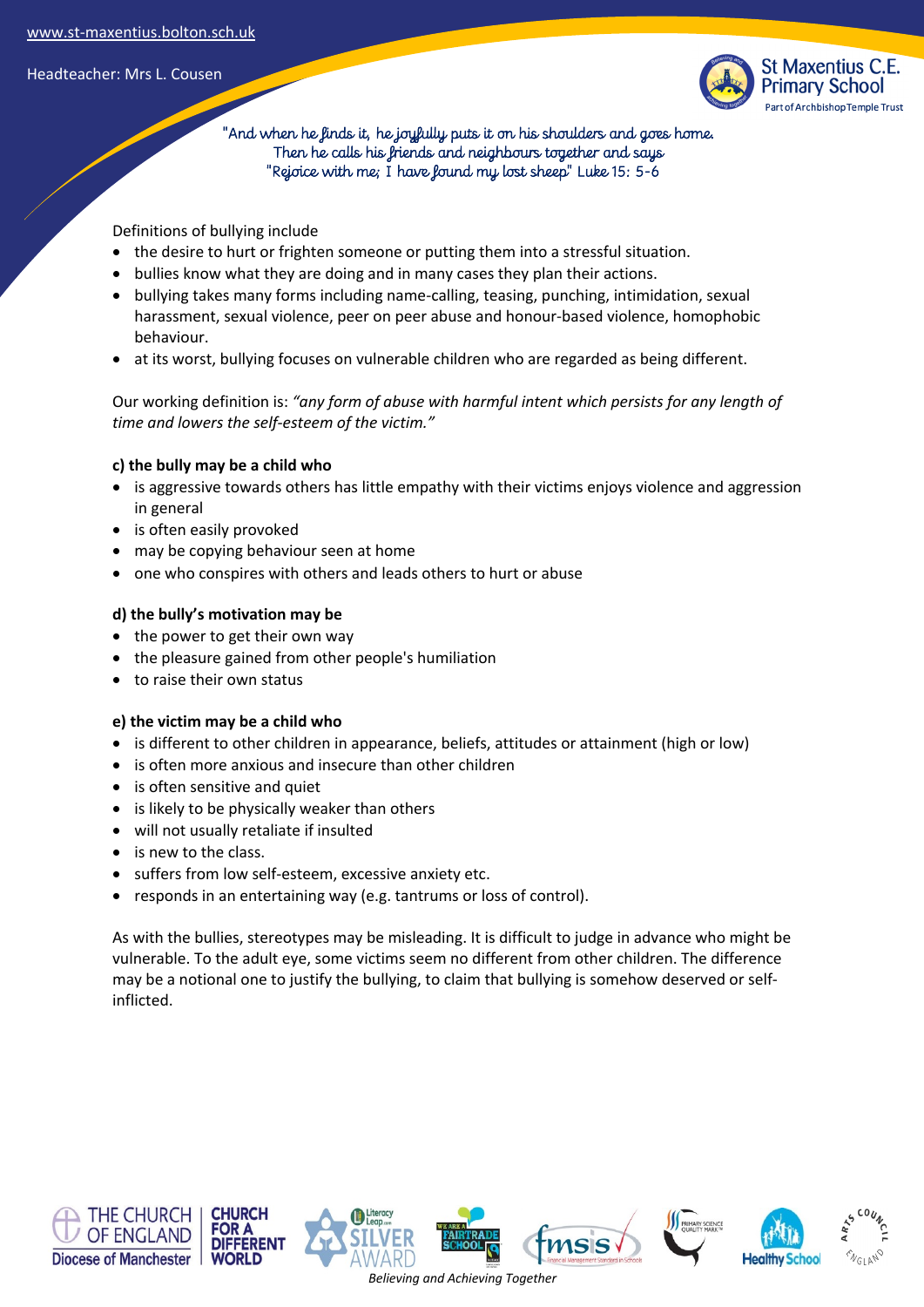

 "And when he finds it, he joyfully puts it on his shoulders and goes home. Then he calls his friends and neighbours together and says "Rejoice with me; I have found my lost sheep" Luke 15: 5-6

Some victims are also bullies. Bullying can happen at any time in a number of places, particularly in the playground and it often happens in secret with adults unaware of it taking place. Therefore, the following will be treated as bullying:

- Physical attacks
- Repeated verbal abuse
- Intimidating gestures
- Extortion
- Coercion (e.g. forcing to steal)
- Damaging property
- Spreading malicious gossip
- Homophobic behaviour
- Honour-based violence
- Peer on peer abuse
- Sexual Violence
- Sexual Harrassment

These may relate specifically to children because of their

- family background,
- gender (natural or reassigned),
- race,
- ethnicity,
- nationality,
- age,
- ability or disability,
- sexual orientation,
- physical appearance,
- social background,
- special educational need,
- religious or cultural background.

It is NOT one-off actions e.g. when one child pushes another at play time. One off actions of this kind will be dealt with in a manner deemed appropriate by a member of teaching staff. If the action is seen to be of a severe or ongoing nature it will be referred to the Headteacher or if necessary to the Governing Body. Parents will be informed at all stages.

Early signs of distress may include: Withdrawal Deterioration of work Illness Isolation Desire to remain with adults Erratic attendance General unhappiness

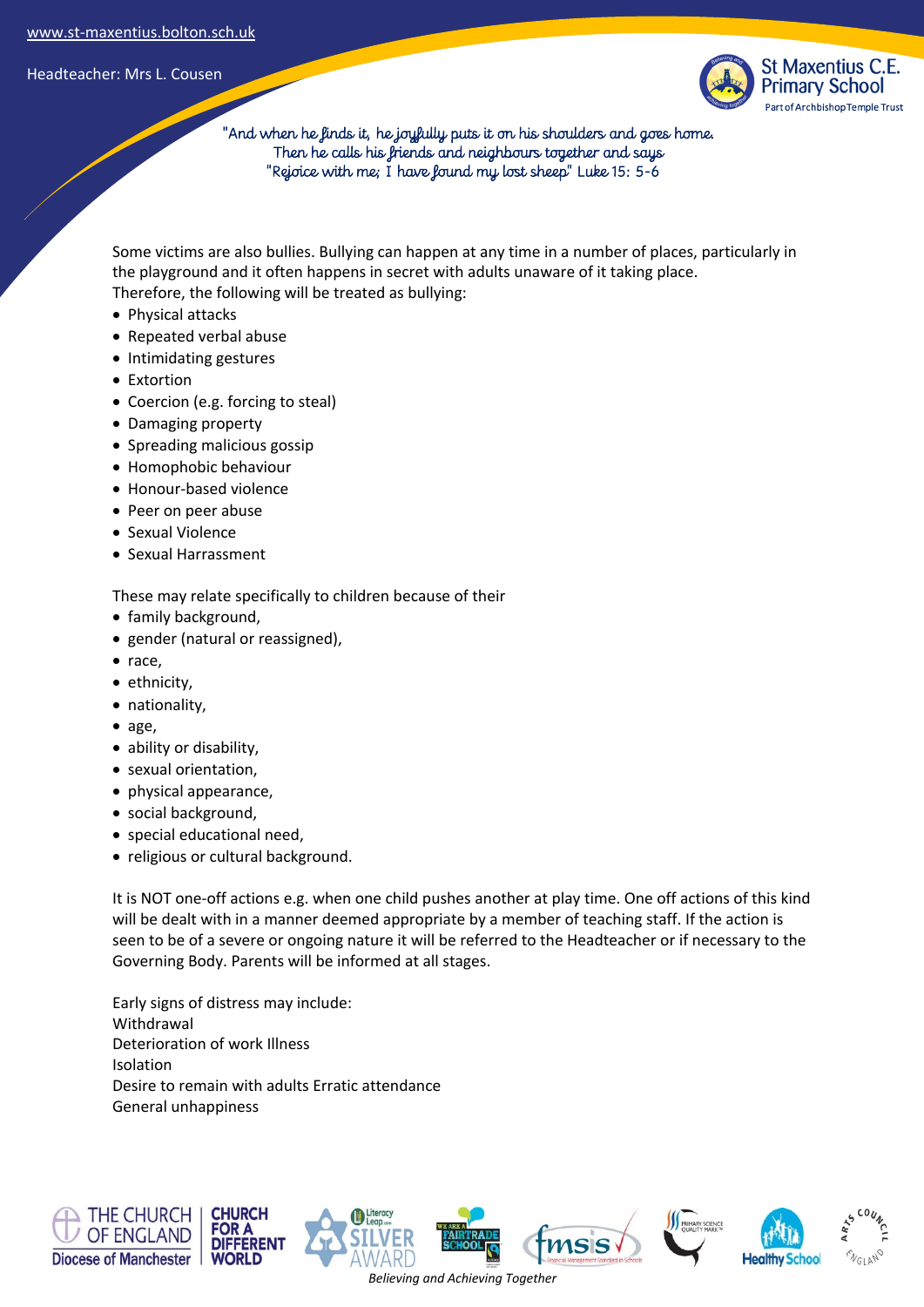

 "And when he finds it, he joyfully puts it on his shoulders and goes home. Then he calls his friends and neighbours together and says "Rejoice with me; I have found my lost sheep" Luke 15: 5-6

All forms of bullying are hurtful and have a devastating effect on the victim. This is more damaging to children than many adults are prepared to accept. Victims suffer physical and psychological abuse in the threatening atmosphere which surrounds them. Children look to adults to protect them. It may involve little effort but will bring considerable relief to the child. To do nothing in itself causes great anxiety to the victim and may give the impression that bullying is condoned. Some adults believe that bullying will stop if the bully is ignored. Some feel that bullying is an inevitable part of growing up whilst others feel that being subjected to bullying teaches children how to look after themselves. Such views are inconsistent with the concept of a caring school with teachers acting in loco parentis.

Bullies may also suffer long lasting consequences and, if they are offered no support, may continue with bullying behaviour throughout their adult life. They must receive support to enable them to change their behaviour.

### **Expectations**

To enable this policy to be effective there are expectations of certain groups within school Children will be expected to

- treat others with respect
- work to the best of their abilities and allow others to do the same
- tell an adult in school if they see another child being bullied
- tell someone if they are being bullied
- support each other

Staff will be expected to

- make frequent and appropriate reference to the anti-bullying policy in the classroom
- act as good role models
- deal with all incidents clearly and consistently
- encourage children to discuss their feelings
- promote good behaviour using praise, encouragement and rewards

#### Parents will be expected to

- develop a relationship with the school
- be aware of the policy and support the school in implementing it listen to their child's concerns
- and contact school if necessary
- take bullying seriously

### **The School Approach**

Firstly, the school will continue to promote a climate of mutual respect by presenting the pupils with positive role models and by assemblies, RE and PHSE (Personal, Health & Social Education). All members of the school community will exercise vigilance and look for signs of distress. Through Implicit and explicit actions, staff will make it known to children that they are available and ready to listen to them.













*Believing and Achieving Together*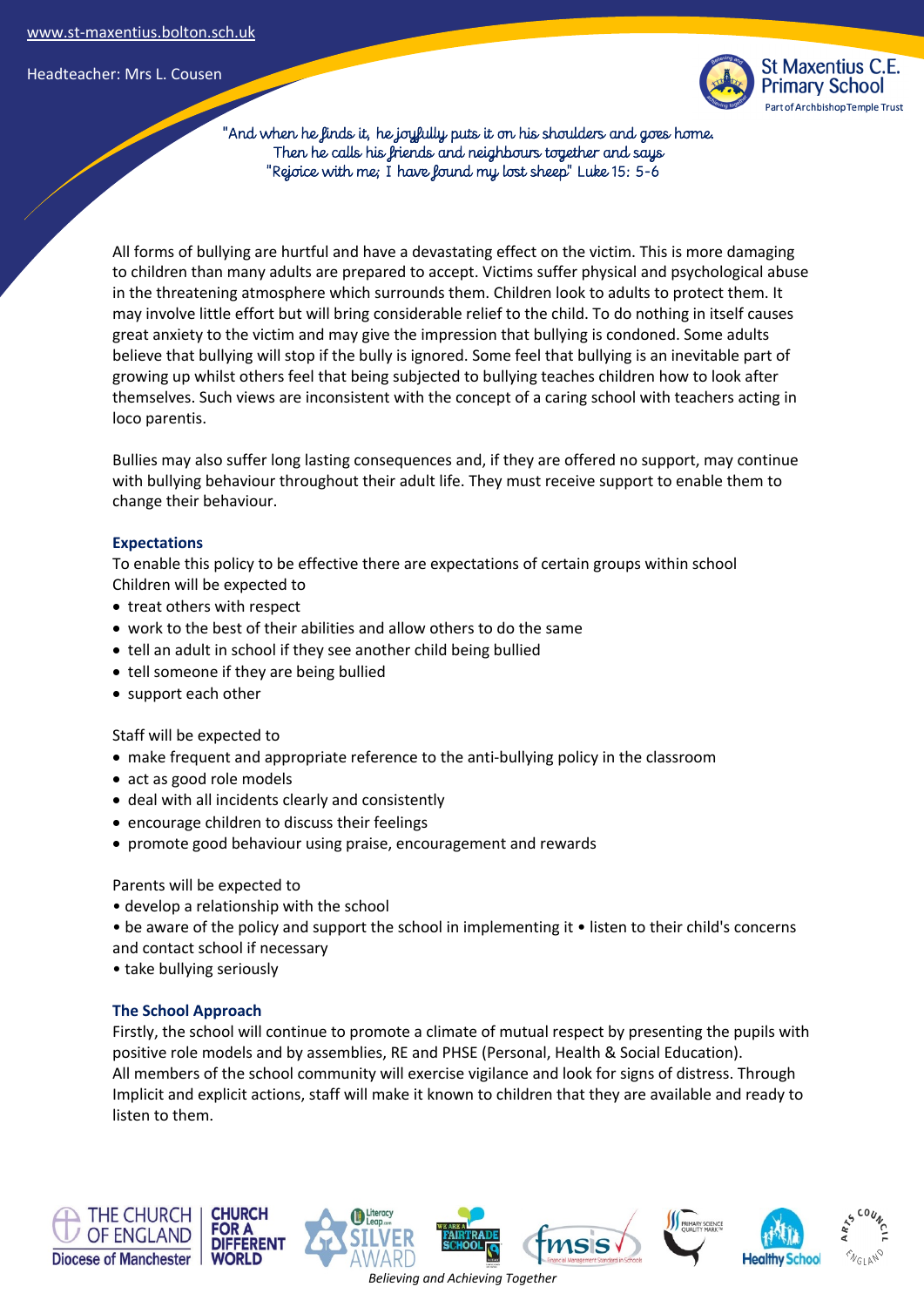

 "And when he finds it, he joyfully puts it on his shoulders and goes home. Then he calls his friends and neighbours together and says "Rejoice with me; I have found my lost sheep" Luke 15: 5-6

# **Handling Incidents of Bullying**

When parents complain about bullying they are reassured that the situation will be investigated on the same day and asked to contact the Headteacher at the end of the school day or the next morning.

# **Procedures for dealing with reported incidents of bullying**

a. Incidents will be investigated as soon as possible. Children will be spoken to individually at first to avoid any intimidation.

b. An apology to the victim and a reminder of appropriate behaviour will be the usual format in dealing with the majority of incidents. The perpetrator may lose privileges such as playtimes, parties, school trips, extra-curricular activities etc.

c. In cases of bullying behaviour, the Headteacher will record details of the incident as follows : date name of pupil being bullied time name of bully

location nature of the incident frequency action taken by staff

involvement of other adults

d. This information will be stored in the behaviour incidents file. A follow up meeting will be set so that the bully will have the opportunity to show their changed behaviour and the victim can be reassured that staff will support them. Parents of all children central to the incident will be informed.

e. If there is a repetition of the incident, parents will be informed. A meeting will be arranged to discuss strategies to modify the behaviour. These strategies will be implemented by the class teacher and other staff, as necessary. There will also be input from the Headteacher, SENCO and parent. The child's behaviour will be monitored and parents will be kept informed. If deemed necessary a Pastoral Support Programme will be put in place.

f. The advice of external agencies eg EWO and Educational Psychologist may be sought.

g. If the problem persists during the lunchtime period, the child will be excluded from school during this time.

h. Full exclusion procedures may follow if the child's behaviour continues to cause severe problems.

# **Equal Opportunities and Diversity**

All children regardless of family background, gender (natural or reassigned), race, ethnicity, nationality, age, ability or disability, sexual orientation, physical appearance, social background, special educational need, religious or cultural background have the right to feel safe and secure at school. We will encourage equal access to praise, incentives and rewards for positive approaches to the issue of bullying. Staff will endeavour to apply sanctions clearly and consistently to all children who bully others.

### **Special Needs**

This is a policy for all children in the school. Children with special needs regarding their behaviour require the individual and specific attention given via the special needs policy. All staff will be made aware of such at the termly SEN update meeting or before if appropriate.